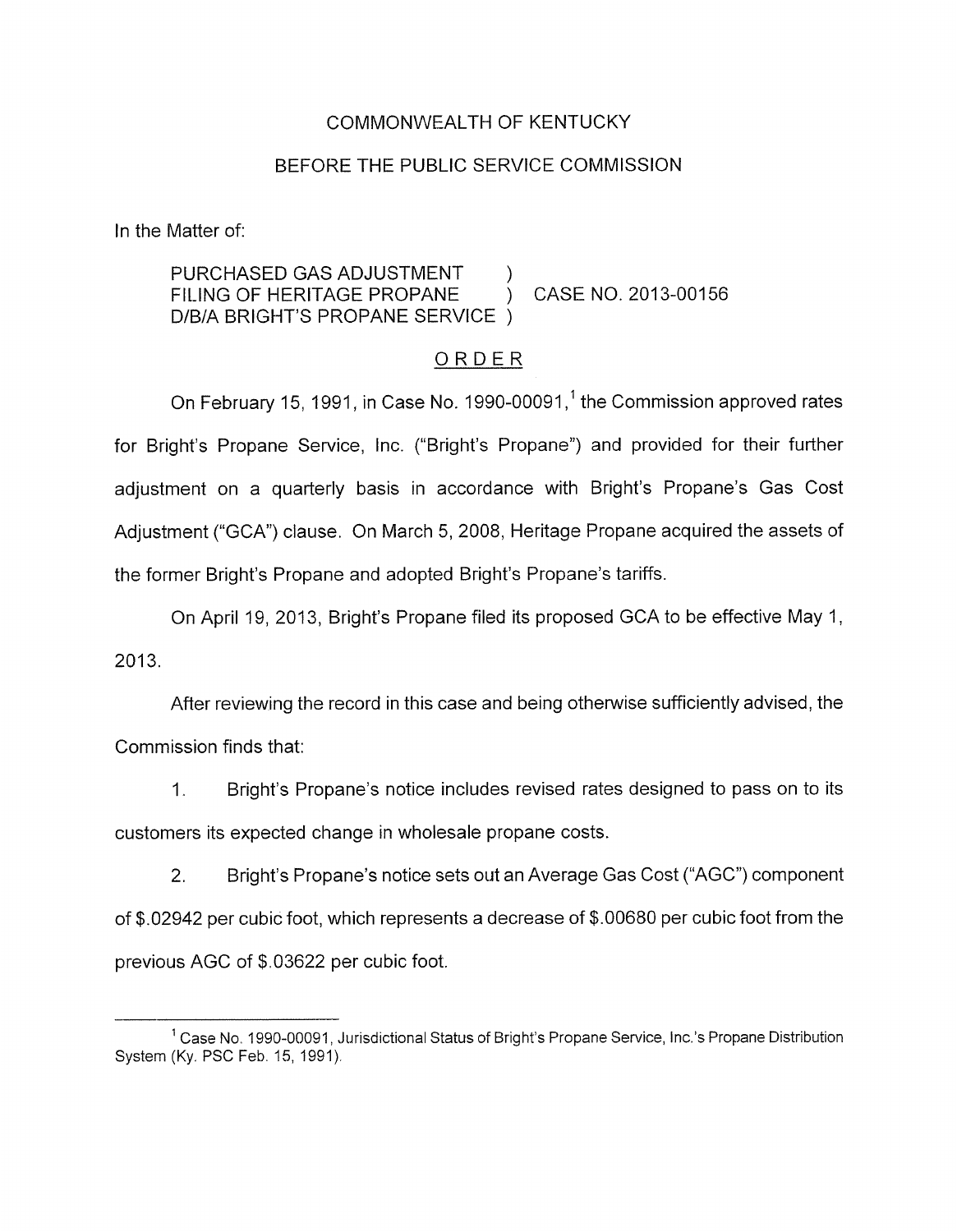3. Bright's Propane's notice sets out a current quarter Actual Adjustment ("A"') of (\$.002572) per cubic foot. Bright's Propane's total AA is (\$.00392) per cubic foot, which is a decrease of \$.00358 per cubic foot from the previous total AA of (\$.00034) per cubic foot.

4. Bright's Propane's notice sets out \$.Q15 per cubic foot to recover overhead operating costs as approved in its tariff.

*5.* Bright's Propane's GCA is \$.04050 per cubic foot, which is a decrease of \$.01038 per cubic foot from the previous rate of \$.05088 per cubic foot.

*6.* The rates in the Appendix to this Order are fair, just, and reasonable, and should be approved for final meter readings on and after the date of this Order.

IT IS THEREFORE ORDERED that:

1. The rates in the Appendix, attached hereto and incorporated herein, are approved for final meter readings on and after the date of this Order.

2. Within 20 days from the date of this Order, Bright's Propane shall file with this Commission, using the Commission's electronic Tariff Filing System, revised tariff sheets setting out the rates approved herein and reflecting that they were approved pursuant to this Order.

By the Commission 卧 **ENTERED** MAY 14 2013 *KENTUCKY* PUBLIC  $\overline{\overline{\text{SE}}}$ 

ATTEST: **Executiv** 

Case No. 2013-00156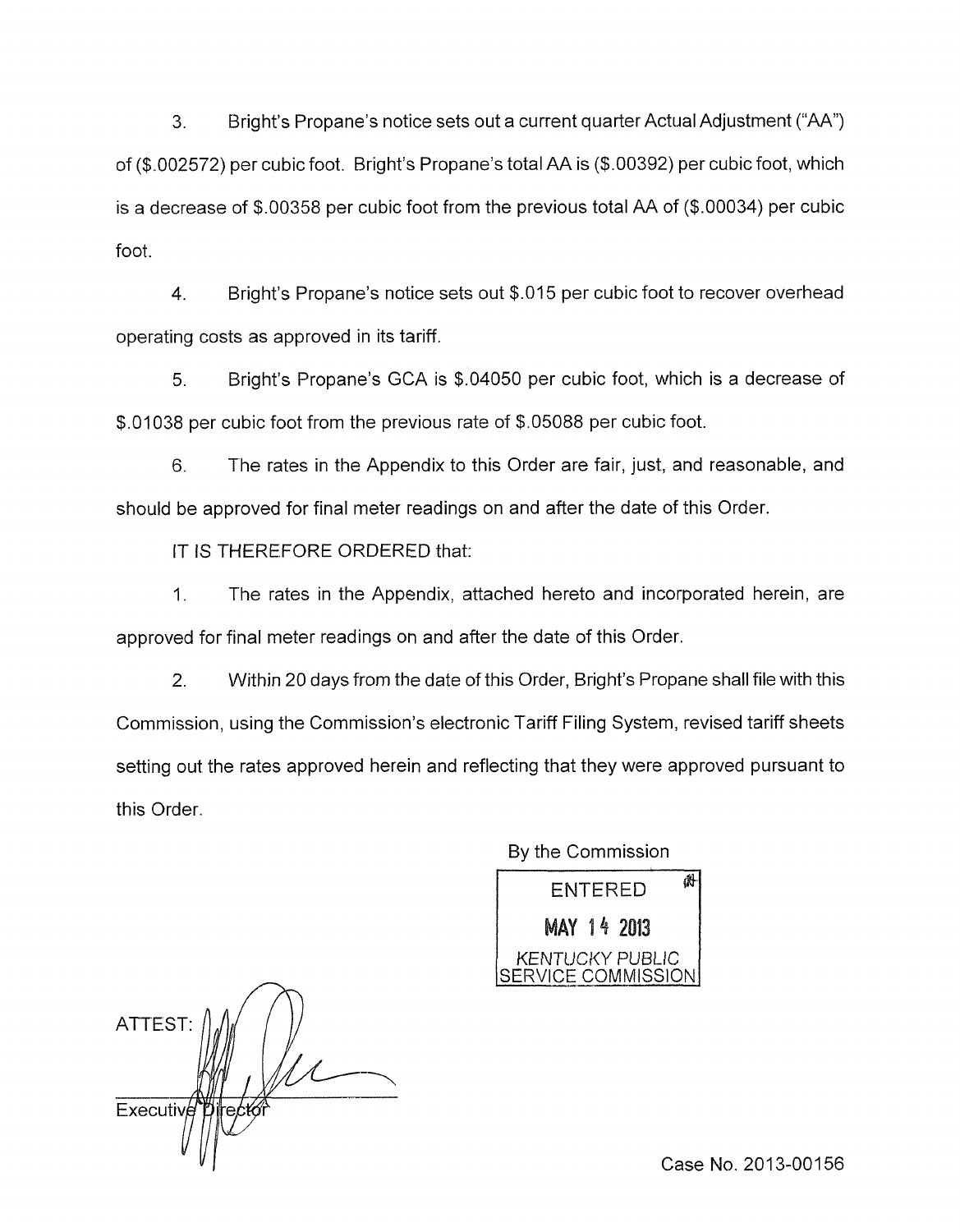# APPENDIX

# APPENDIX TO AN ORDER OF THE KENTUCKY PUBLIC SERVICE COMMISSION IN CASE NO. 2013-00156 DATED MAY 14 2013

The following rates and charges are prescribed for the customers in the area served by Heritage Operating L/P D/B/A Bright's Propane Service, Inc. All other rates and charges not specifically mentioned herein shall remain the same as those in effect under authority of the Commission prior to the effective date of this Order

RATES: Monthly

| All Propane                                    |         | $$.04050$ per cubic foot |
|------------------------------------------------|---------|--------------------------|
| Minimum Bill<br>(First 400 Cubic feet or less) | \$16.20 |                          |